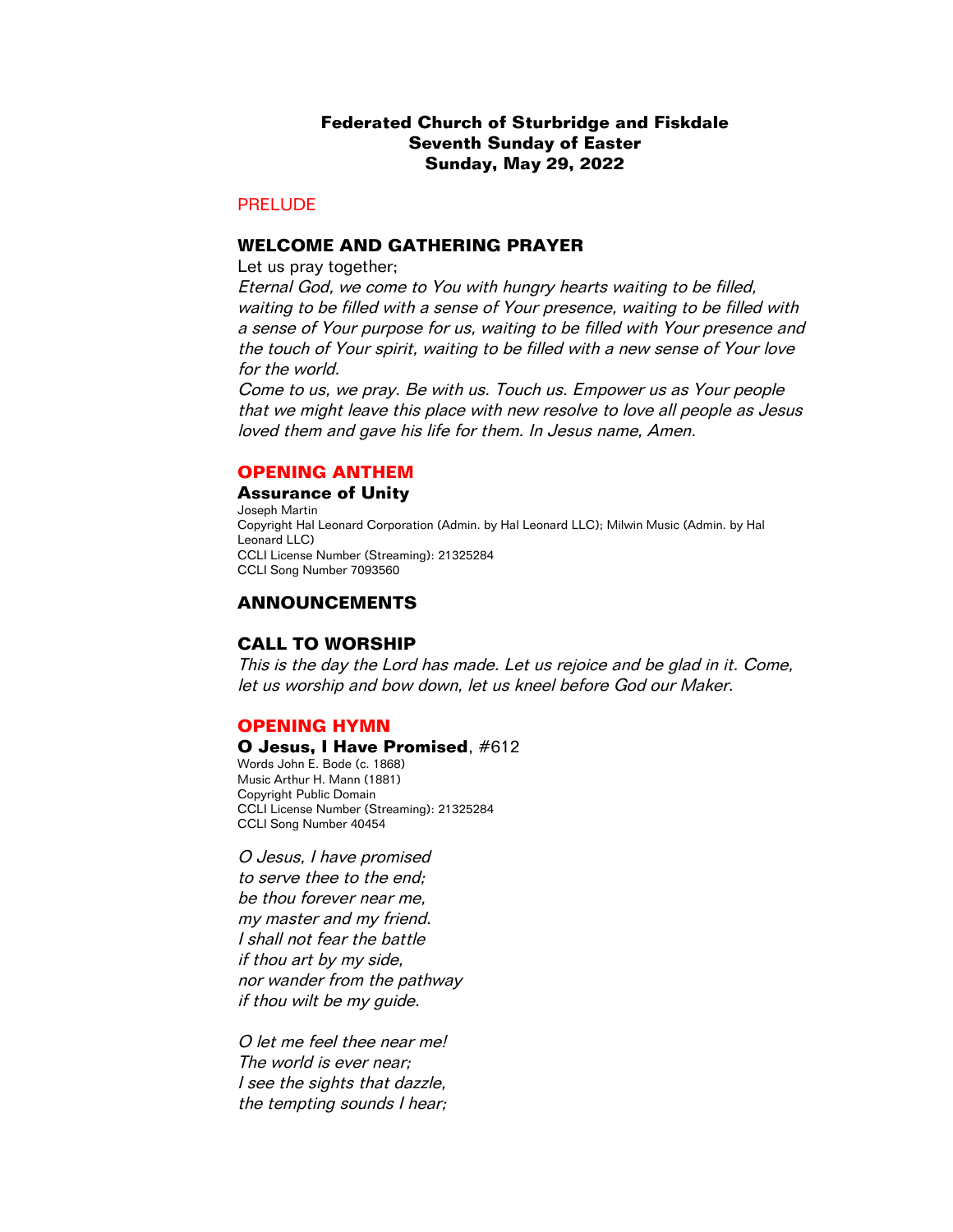my foes are ever near me, around me and within; but Jesus, draw thou nearer, and shield my soul from sin.

O let me hear thee speaking in accents clear and still, above the storms of passion, the murmurs of self-will; O speak to reassure me, to hasten or control; O speak, and make me listen, thou guardian of my soul.

O Jesus, thou hast promised to all who follow thee that where thou art in glory there shall thy servant be; and Jesus, I have promised to serve thee to the end; O give me grace to follow, my master and my friend.

## **UNISON PRAYER**

Loving God, we live in a troubled world that is divided by war, hunger, unrest and political strife. Help us to be healers, not ones who inflict pain. Help us to be uniters, not dividers. Help us lift up the downtrodden, not push them deeper into their sadness. Help us to be those who reach to help and not hurt. Teach us that this is what Jesus did. May we be Jesus in the world to bring hope to the hopeless, rest to the weary, and food to the hungry. We pray in Jesus' name and pray as He taught us, saying…

#### **Our Lord's Prayer**

Our Father, who art in Heaven, hallowed be thy name. Thy kingdom come. Thy will be done, on earth as it is in Heaven. Give us this day our daily bread, and forgive us our trespasses as we forgive those who trespass against us. And lead us not into temptation, but deliver us from evil; For thine is the Kingdom and the Power and the Glory, forever, Amen.

### **GLORI PATRI**

**Glory Be to the Father**, #35 WORDS: Lesser Doxology (3rd-4th centuries) MUSIC: Henry W. Greatorex, 1851 Copyright: Public Domain CCLI License Number (Streaming): 21325284 CCLI Song Number 7106694

Glory be to the Father, and to the Son, and to the Holy Ghost; as it was in the beginning, is now, and ever shall be, world without end. Amen, Amen.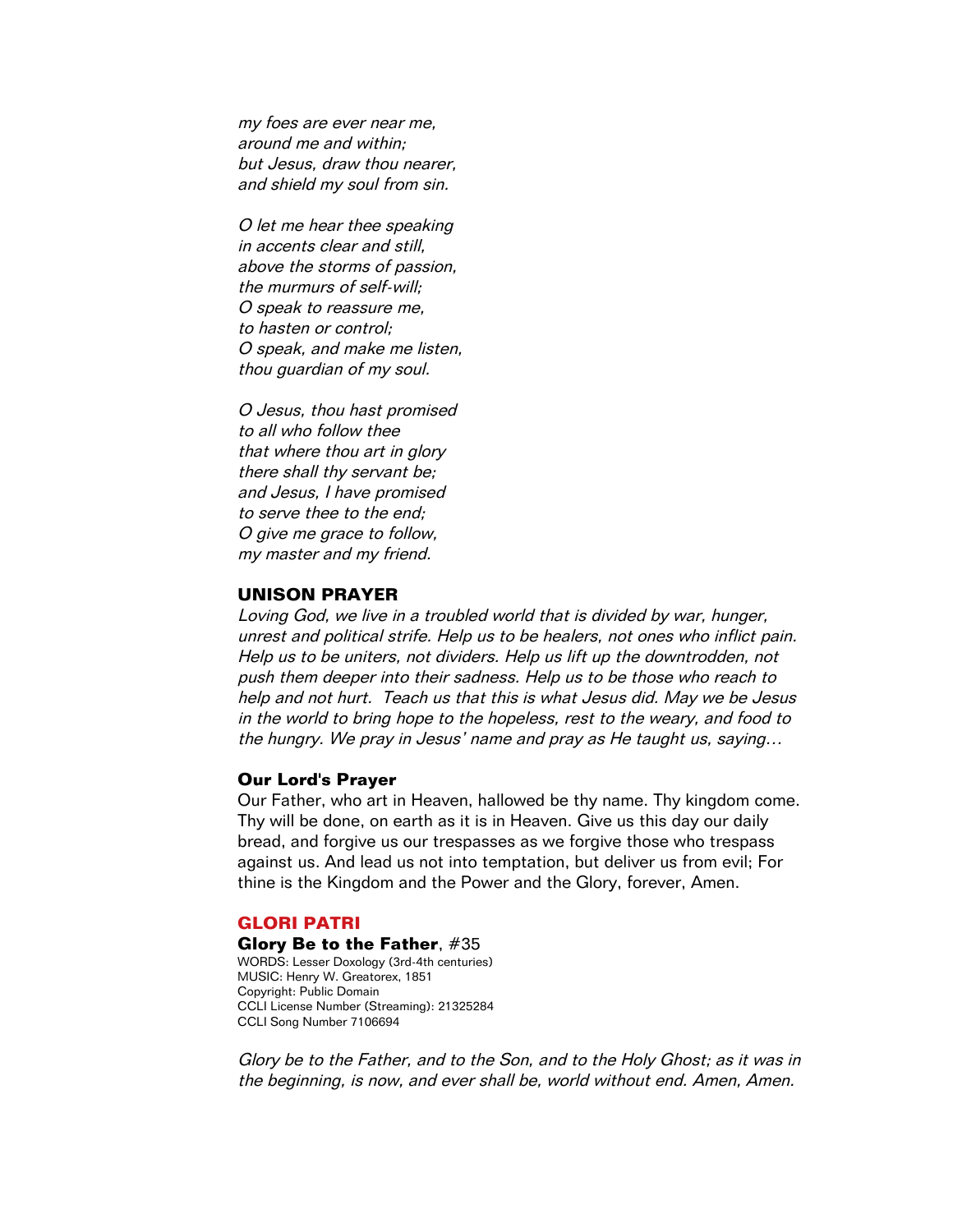## **CHILDREN'S MESSAGE**

## **CHILDREN'S HYMN**

## **This Little Light of Mine**

Words & Music: Harry Dixon Loes Copyright: Public Domain CCLI License Number (Streaming): 21325284 CCLI Song Number 34680

This little light of mine, I'm gonna let it shine. **(X3)** let it shine, let it shine, oh let it shine.

## **SCRIPTURE READING**

Luke 10:25-37 Matthew 22:34-40

**SERMON** Ten or Two? Rev. Keith Weekley

### **HYMN**

#### **Be Thou My Vision**, #595

Words Trans., Mary E. Byrne (1905); Versifier, Eleanor H. Hull (1912, alt.) Music Carlton R. Young (1963) Copyright Words: 1964, 1989 The United Methodist Publishing House (Admin. by Music Services, Inc.); Music: 1964 Abingdon Press (Admin. by Music Services, Inc.) CCLI License Number (Streaming): 21325284 CCLI Song Number 3063376

Be thou my vision, O Lord of my heart; naught be all else to me, save that thou art thou my best thought, by day or by night, waking or sleeping, thy presence my light.

Be thou my wisdom, and thou my true word; I ever with thee and thou with me, Lord; thou my redeemer, my love thou hast won, thou in me dwelling, and I with thee one.

Riches I heed not, nor vain empty praise, thou mine inheritance, now and always: thou and thou only, first in my heart, Great God of heaven, my treasure thou art.

Great God of heaven, my victory won, may I reach heaven's joys, O bright heaven's Sun! Heart of my heart, whatever befall, still be my vision, O Ruler of all.

# **MORNING OFFERING**

## WE OFFER OURSELVES TO GOD

We joyfully offer ourselves in God's work using our time, talent, and treasure. If you have not made your offering, please feel free to take your offering up at this time!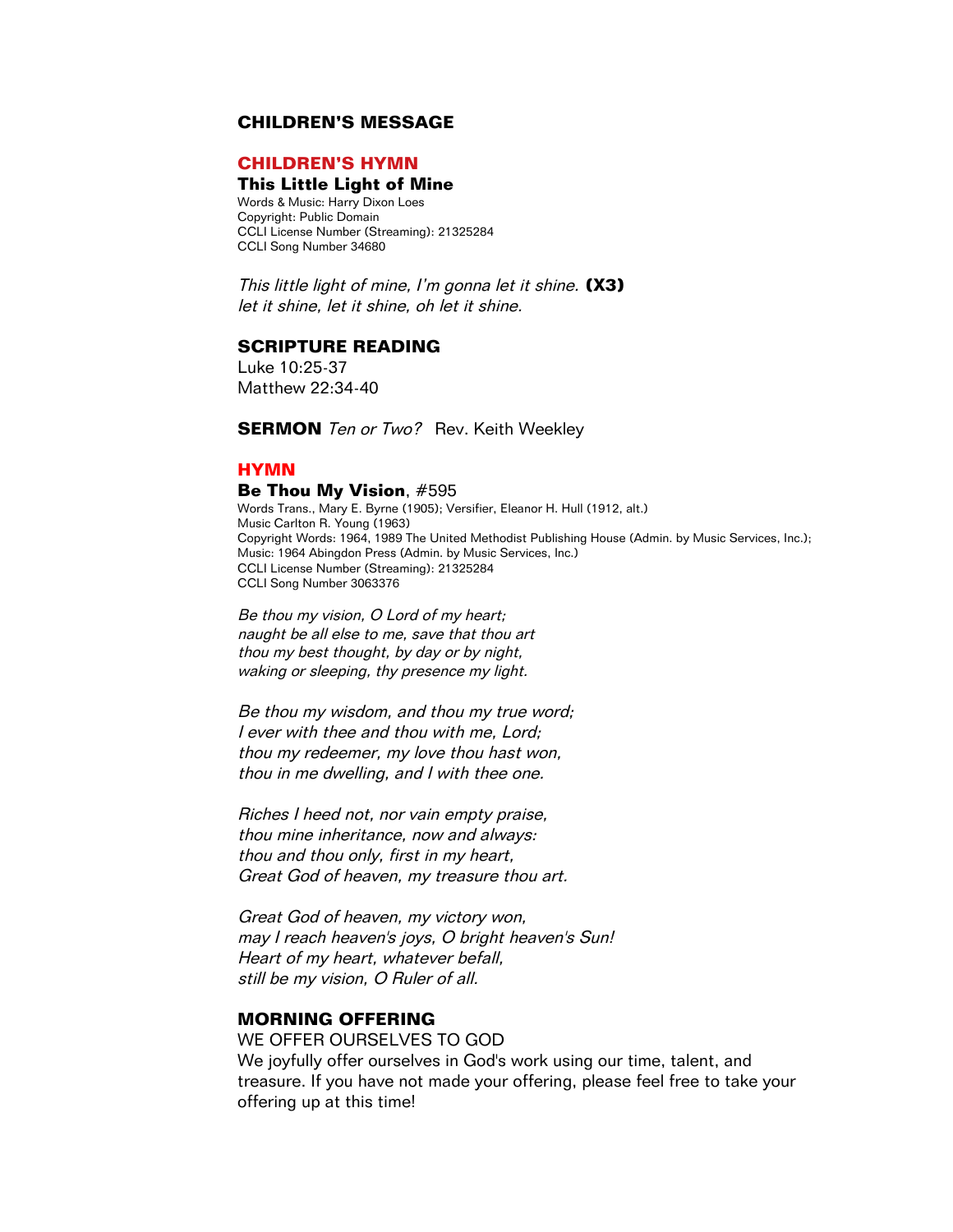## **OFFERTORY ANTHEM**

## **From the Rising to the Setting of the Sun**

David Lantz III, Susan B. Boersma Copyright 2008 Beckenhorst Press, Inc. CCLI License Number (Streaming): 21325284 CCLI Song Number 5765081

### **DOXOLOGY**

#### **Praise God from Whom All Blessings Flow**, #46

WORDS: Thomas Ken, 1674 MUSIC: Louis Bourgeois, 1551 Copyright: Public Domain CCLI License Number (Streaming): 21325284 CCLI Song Number 56204

Praise God, from whom all blessings flow Praise Him, all creatures here below Praise Him above, ye heavenly host Praise Father, Son, and Holy Ghost. Amen.

# **PRAYER OF DEDICATION** (Unison)

Holy God, we give to You today, not because we think we can impress people, or because we can by favor with You. We give because we are compelled by love to minister to those who need You in the many ways we all need You. Accept our gifts as expressions of our love for You and the people with whom we worship every Sunday. Amen

## **WE PAUSE TO REFLECT AND PRAY**

Prayers of the People: You are invited to offer prayers of concerns or joys. Pastor: God is with you All: And also, with you Pastor: Let us pray

# **PASTORAL PRAYER**

#### **SUNG RESPONSE**

#### **Hear Our Prayer, O Lord**, #306 WORDS: Psalm 143:1

MUSIC: George Whelpton, 1897 Copyright: Public Domain CCLI License Number (Streaming): 21325284 CCLI Song Number 7073673

Hear our Prayer, O Lord. Hear our prayer O Lord. Incline thine ear to us, And grant us thy peace. Amen.